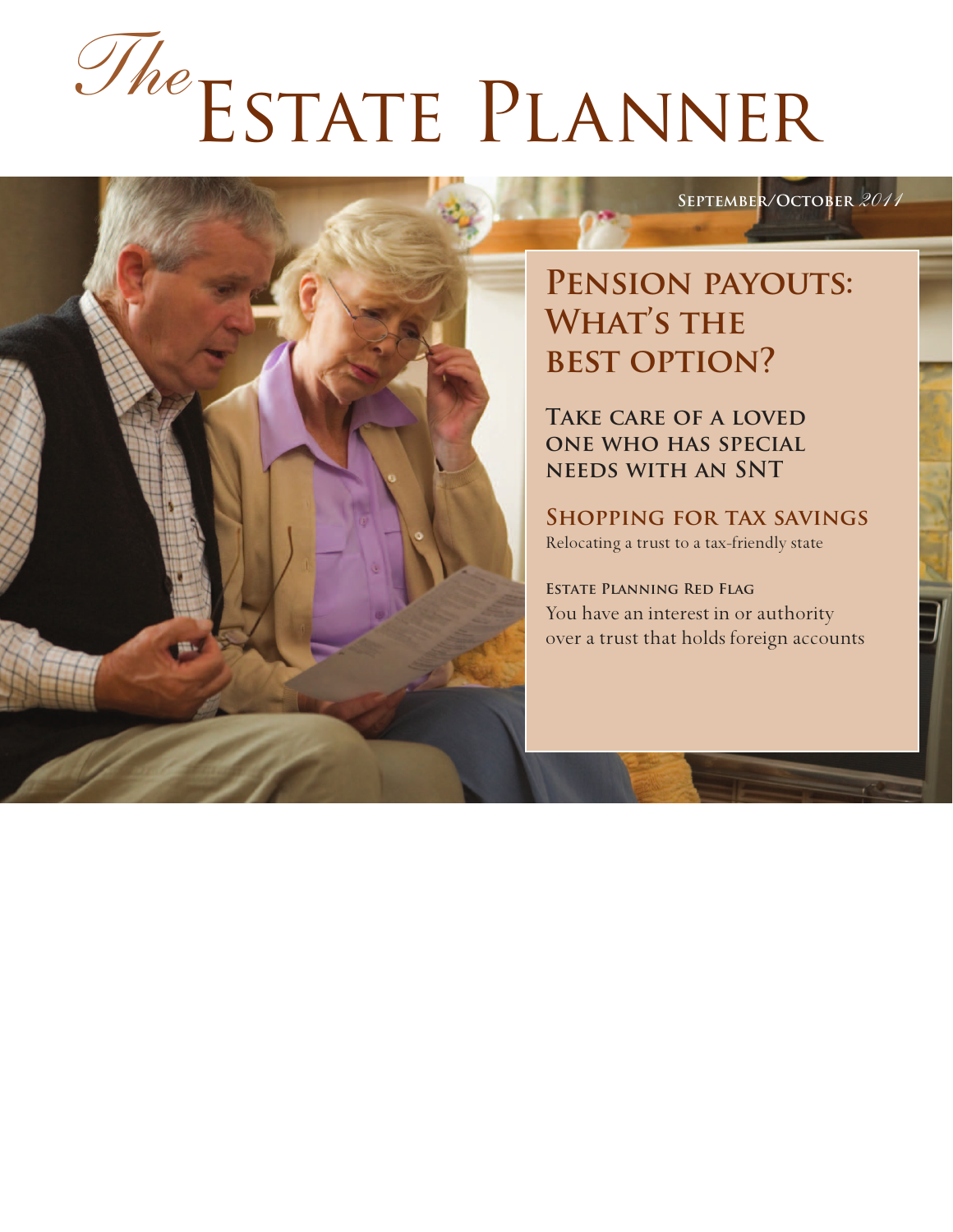# PENSION PAYOUTS: **What's the best option?**

E<br>Circle Estate planning and retirement planning go hand in hand. After all, the more wealth you set aside for retirement — and the better job you do of managing your retirement funds — the more you'll have left to provide for your family after your death. One tough decision that retirees face is choosing the best option for receiving payouts from a pension plan.

#### **Annuity vs. lump sum**

Some defined benefit pension plans give retirees a choice between receiving payouts in the form of a lump sum or an annuity. If you have other sources of retirement income, taking a lump sum distribution allows you to spend the money as you please. Plus, if you manage and invest the funds wisely, you may be able to achieve better returns than those provided by an annuity.

*Choosing between a single-life annuity and a joint and survivor annuity can be an uncomfortable decision — essentially, you and your spouse are gambling on each other's lives.*

On the other hand, if you're concerned about the risks associated with investing your pension benefits — or don't want the responsibility — an annuity offers guaranteed income for life. (Bear in mind that guarantees are subject to the claims paying ability of the issuing company.)

#### **Single life vs. joint life**

If you choose to receive your pension benefits in the form of an annuity — or if your plan doesn't



offer a lump sum option — most plans require you to choose between a single-life or joint-life payout. A single-life annuity provides the plan participant with monthly benefits for life. The joint and survivor option provides a smaller monthly benefit, but the payments continue over the joint lifetimes of both spouses.

Deciding between the two monthly options requires some educated guesswork. To determine the option that will provide the greatest overall financial benefit, you'll need to consider several factors — including your and your spouse's actuarial life expectancies as well as factors that may affect your actual life expectancies, such as current health conditions and family medical histories.

One exercise that can help you make the decision is to perform some breakeven analysis. (See "Assessing the odds" on page 3.)

It's also important to consider your current financial needs — that is, your expenses and your other assets and income sources. Even if you expect a joint and survivor annuity to yield the greatest total benefit over time, you may want to consider a single-life annuity if you need additional liquidity in the short term.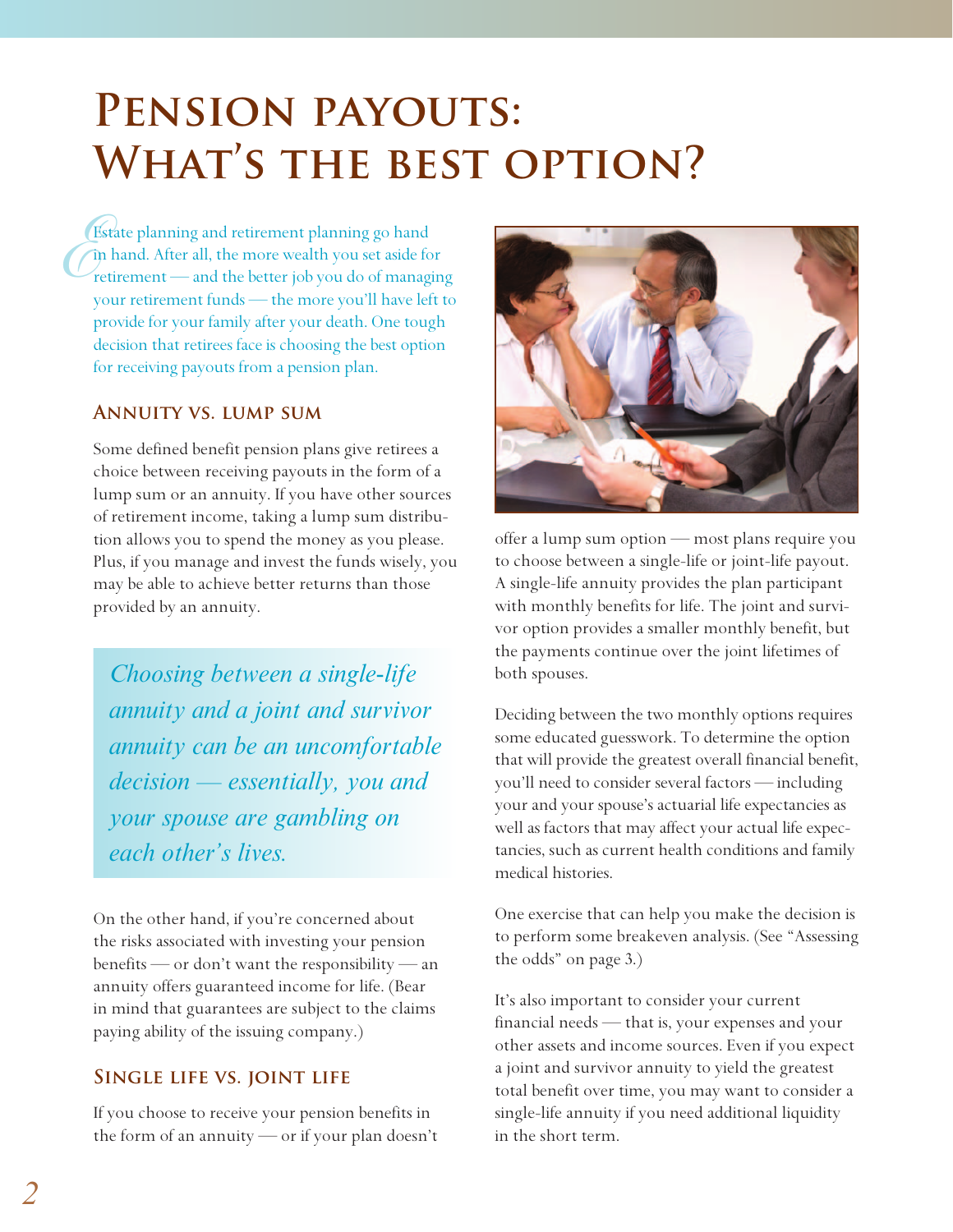Choosing between the single-life and joint and survivor options can be an uncomfortable decision — essentially, you and your spouse are gambling on each other's lives. And if you bet wrong, the losses can be significant.

Suppose, for example, that you have the pension plan, you expect your spouse to outlive you by 10 years and you select the joint and survivor option. If your spouse outlives you by 20 years, he or she will receive a windfall. But if your spouse dies before you — or if you exceed your life expectancy — it may turn out that you would have been better off with the larger monthly benefit offered by the single-life option.

Unfortunately, you can't change your decision retroactively: Once you select one or the other, you're stuck with it.

The single-life option can be a risk as well. You might choose this option, for example, if you and your spouse have comparable life expectancies or if you expect to live longer. Under those circumstances, the higher monthly payment will maximize your overall benefits. But if you die prematurely, the payments will stop.

#### **Eliminating the guesswork**

If it's important to provide your spouse with a continuing source of current income, consider combining a single-life pension payout with an insurance policy on your life. Here's how it works: You select the single-life option, locking in a higher monthly



### **Assessing the odds**

Choosing a pension payout option involves a bit of risk, so it's a good idea to get a handle on the odds. Using breakeven analysis can help.

Suppose, for example, that your pension plan offers a choice between a single-life annuity that pays \$3,000 per month or a joint and survivor annuity that pays \$2,200 per month. Assume also that you expect to live another 20 years.

The breakeven point is the number of years your spouse would have to live for the two options to generate the same total benefit. For example, in this case, the single-life option would generate \$720,000 over 20 years, and your spouse would have to live a little over 27 years for the joint and survivor option to produce a comparable benefit.

Working with your estate planning advisor to crunch the numbers for various scenarios can give you an idea of the risks and potential rewards associated with each strategy.

> payment for life. Next, you purchase a life insurance policy, using some of the higher monthly payment to finance the premiums.

If you die before your spouse, the death benefit provides your spouse with a source of income. If your spouse dies first, you can choose a new beneficiary (a child, for example) or simply cancel or cash in the policy.

Keep in mind that the viability of this strategy depends on whether you qualify for affordable life insurance coverage. So it's a good idea to wait until your application is approved and the policy is issued before you elect a pension payout option.

#### **Choose wisely**

To choose the option that's right for you, examine the alternatives in light of your family's overall financial situation. This includes your and your spouse's current and future income needs, the needs of your children and other family members, and the availability of liquid assets to meet those needs.  $\clubsuit$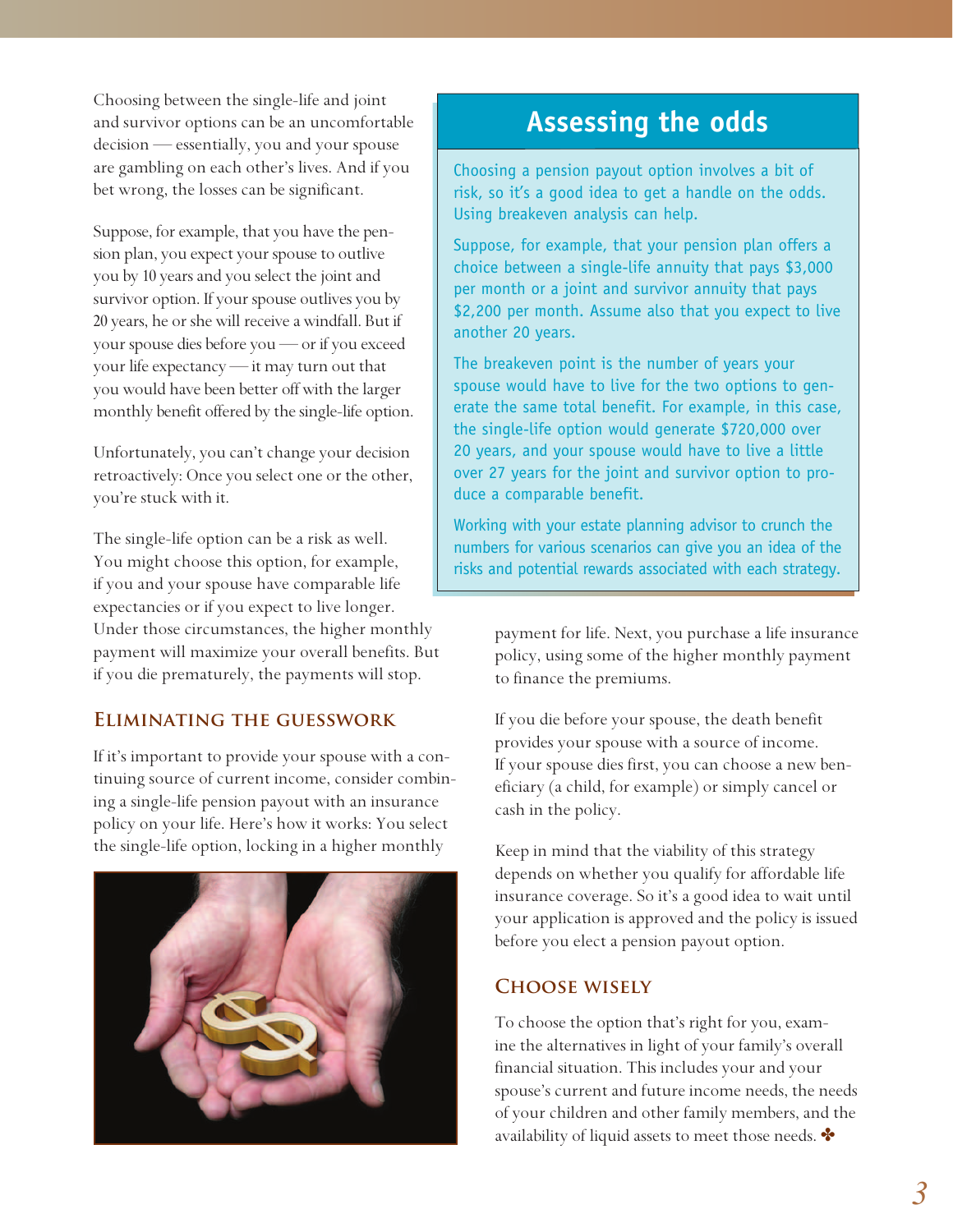# TAKE CARE OF A LOVED ONE WHO **has special needs with an SNT**

When When creating or revising your estate plan, it's important to take into account all of your loved ones. Because each family has its own unique set of circumstances, there are a variety of trusts and other vehicles to specifically address most families' estate planning objectives.

Special needs trusts (SNTs), also called "supplemental needs trusts," benefit children or other family members with a disability that requires extended-term care or that prevents them from being able to support themselves. This trust type can provide peace of mind that your loved one's quality of life will be enhanced while not disqualifying him or her for Medicaid or Supplemental Security Income (SSI) benefits.



#### **Preserve government benefits**

The costs of extended-term care for a family member with special needs can be enormous and aren't always predictable, and these costs can endanger your family's financial security. An SNT preserves your loved one's access to government benefits that cover health care and other basic needs.

Medicaid and SSI pay for basic medical care, food, clothing and shelter. To qualify for these benefits, however, a person's resources must be limited to no more than \$2,000 in "countable assets."

Generally, every asset is countable with just a few exceptions. The exceptions include a principal residence, regardless of value (but if the recipient is in a nursing home or similar facility, he or she must intend and be expected to return to the home); a car; a small amount of life insurance; burial plots or prepaid burial contracts; and furniture, clothing, jewelry and certain other personal belongings.

An SNT is an irrevocable trust designed to supplement, rather than replace, government assistance. To preserve eligibility for government benefits, the beneficiary can't have access to the funds, and the trust must be prohibited from providing for the beneficiary's "support." That means it can't be used to pay for medical care, food, clothing, shelter or anything else covered by Medicaid or SSI, such as the basic medical care provided by those programs.

#### **Pay for supplemental expenses**

With those limitations in mind, an SNT can be used to pay for virtually anything government benefits don't cover, such as unreimbursed medical expenses, education and training, transportation (including wheelchair-accessible vehicles), insurance, computers, and modifications to the beneficiary's home. It can also pay for "quality-of-life" needs, such as travel, entertainment, recreation and hobbies.

Keep in mind that the trust must not pay any money directly to the beneficiary. Rather, the funds should be distributed directly — on behalf of the beneficiary — to the third parties that provide goods and services to him or her.

#### **Consider the trust's language**

To ensure that an SNT doesn't disqualify the beneficiary from government benefits, it should prohibit distributions directly to the beneficiary and prohibit the trustee from paying for any support items covered by Medicaid or SSI. Some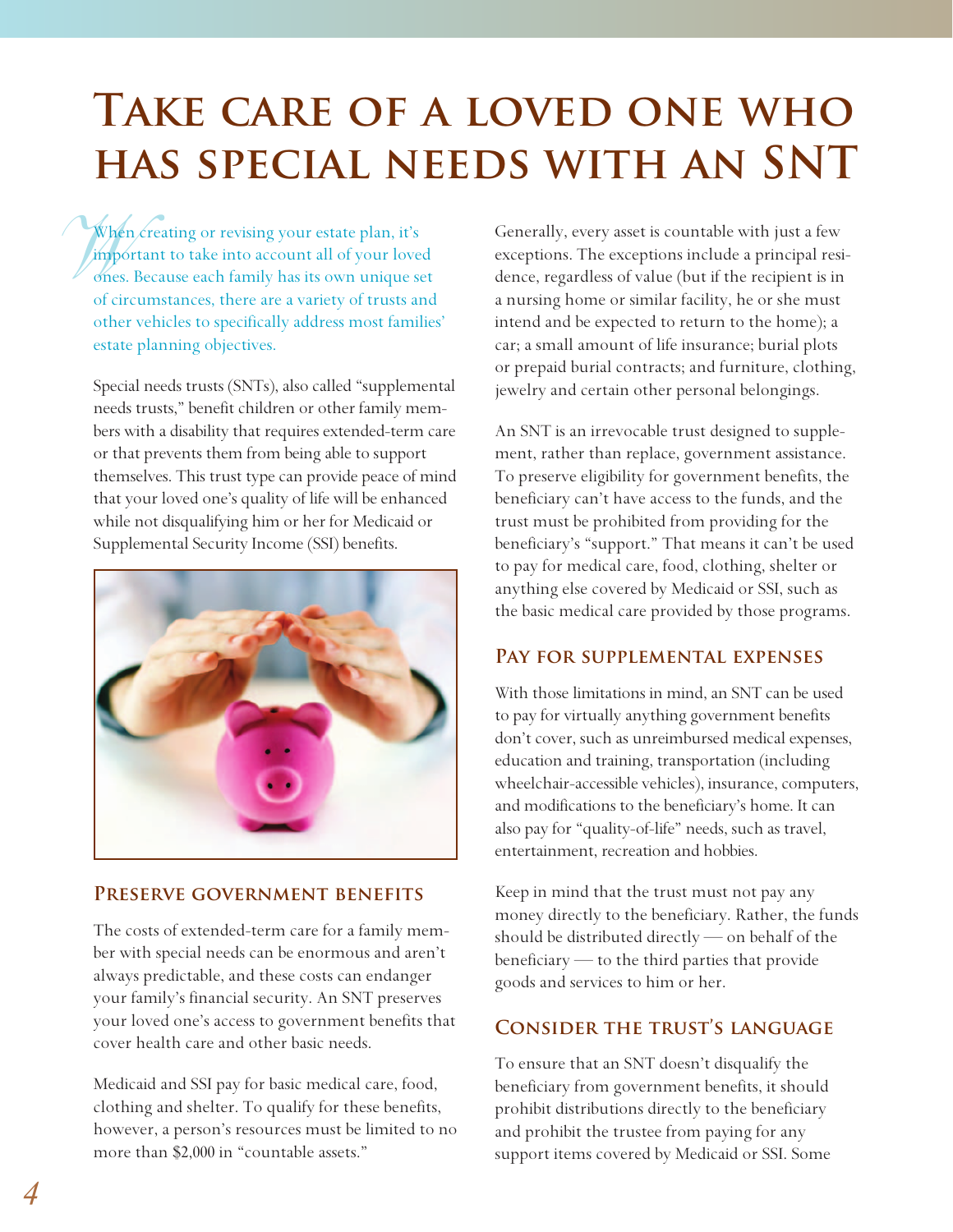SNTs specify the types of supplemental expenses the trust should pay; others give the trustee sole discretion over nonsupport items.

*To ensure that an SNT doesn't disqualify the beneficiary from government benefits, it should prohibit distributions directly to the beneficiary and prohibit the trustee from paying for any support items covered by Medicaid or SSI.*

Like many trusts, most SNTs contain spendthrift language to protect the trust assets against creditors' claims. Also, in some states, it may be necessary to include specific language providing that the trust is an SNT, that the funds are intended for only nonsupport purposes and that your intention is to preserve the beneficiary's eligibility for government benefits. In other states, simply designing the

trust as a discretionary trust may be sufficient, but it can't hurt to include SNT spendthrift language just to be safe.

#### **Above the countable assets limit?**

If your family member with special needs owns more than \$2,000 in countable assets, thus making him or her ineligible for government assistance, an SNT is useless.

One solution is a Medicaid payback trust — an irrevocable trust established by the person with special needs (or by court order) to pay for permitted supplemental needs during his or her lifetime. When he or she dies, any remaining trust assets are used to reimburse the government for Medicaid benefits provided to the beneficiary, with any excess assets going to the trust's remainder beneficiaries.

#### **Alert family and friends**

After creating or revising your estate plan, it's wise to discuss with your family your intentions. This is especially important if your plan includes an SNT. To ensure an SNT's terms aren't broken, notify family members and friends to make gifts or donations directly to the *trust* and not to the loved one with special needs.  $\bullet$ 

## **Shopping for tax savings Relocating a trust to a tax-friendly state**

*P*eon<br>able People who live in states with high income taxes sometimes relocate to a state with a more favorable tax climate. A similar strategy can be available for trusts. If a trust is subject to high state income taxes, you may be able to change its residence — or "situs" — to a state with low or no income taxes.

#### **Is a move right for you?**

The taxation of a trust depends on the type of trust. Revocable trusts and irrevocable "grantor"

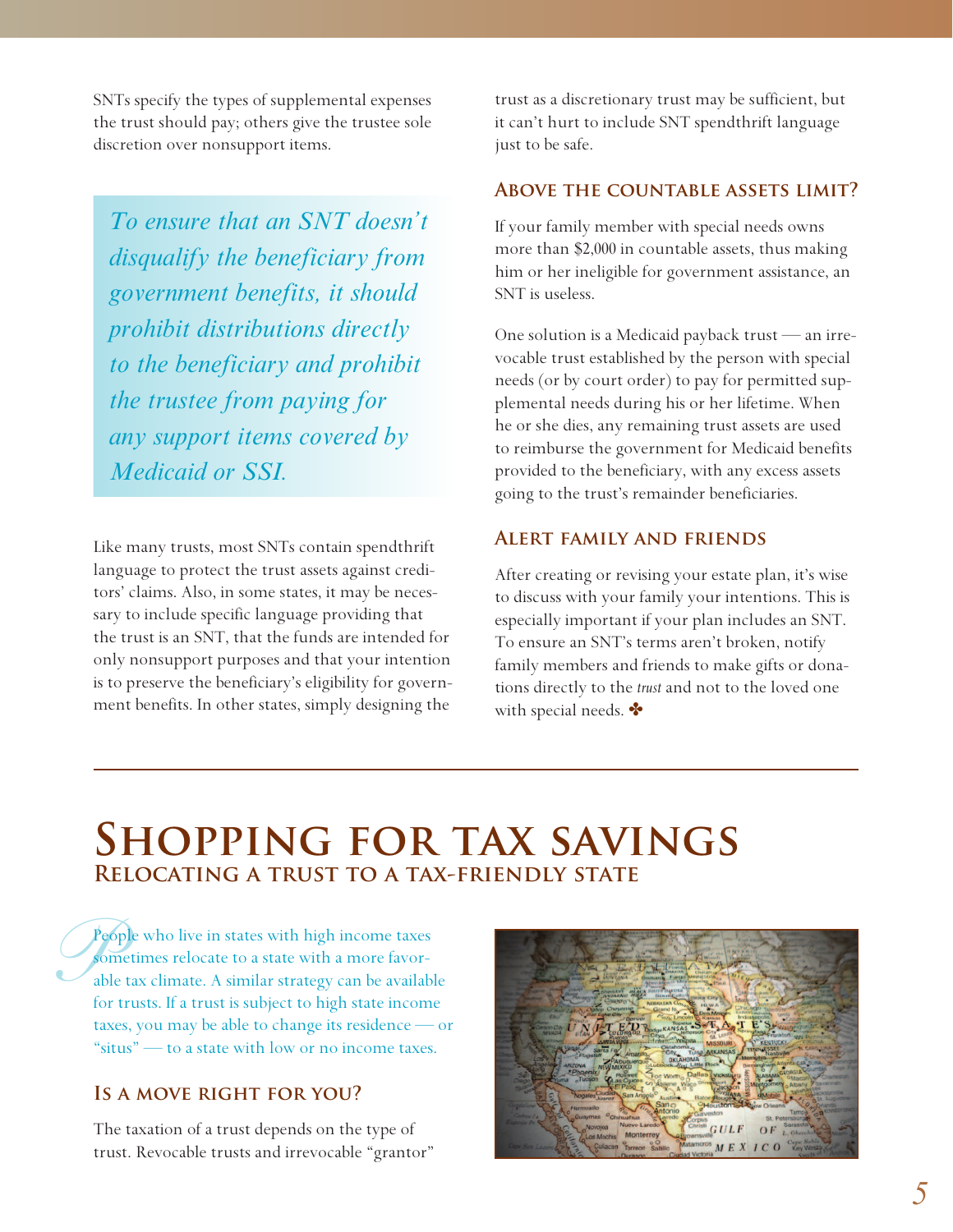trusts — those over which the grantor retains enough control to be considered the owner for tax purposes — aren't taxed at the trust level. Rather, trust income is included on the grantor's tax return and taxed at the grantor's personal income tax rate.

Irrevocable, nongrantor trusts generally are subject to federal and state tax at the trust level on any *undistributed* ordinary income or capital gains, often at higher rates than personal income taxes. Income distributed to beneficiaries is deductible by the trust and taxable to beneficiaries.

*For an irrevocable trust, the ability to change its situs depends on several factors, including the language of the trust document and the laws of the current and destination states.*

Relocating a trust may offer a tax advantage, therefore, if the trust:

- ✦ Is an irrevocable, nongrantor trust,
- ✦ Accumulates (rather than distributes) substantial amounts of ordinary income or capital gains, and
- ✦ Can be moved to a state with low or no taxes on accumulated trust income.

There may also be other advantages to moving a trust. For example, the laws in some states allow you or the trustee to obtain greater protection against creditor claims, reduce the trust's administrative expenses or create a "dynasty" trust that lasts for decades or even centuries.

#### **Is your trust movable?**

For an irrevocable trust, the ability to change its situs depends on several factors, including the language of the trust document (does it authorize a change in situs?) and the laws of the current and destination states. In determining a trust's state of "residence" for tax purposes, states generally consider one or more of the following factors:

- ✦ The trust creator's state of residence or domicile,
- ✦ The state in which the trust is administered (for example, the state where the trustees reside or where the trust's records are maintained), and
- The state or states in which the trust's beneficiaries reside.

Some states apply a formula based on these factors to tax a portion of the trust's income. Also, some states tax all income derived from sources within their borders — such as businesses, real estate or other assets located in the state — even if those assets are owned by a trust in another state.